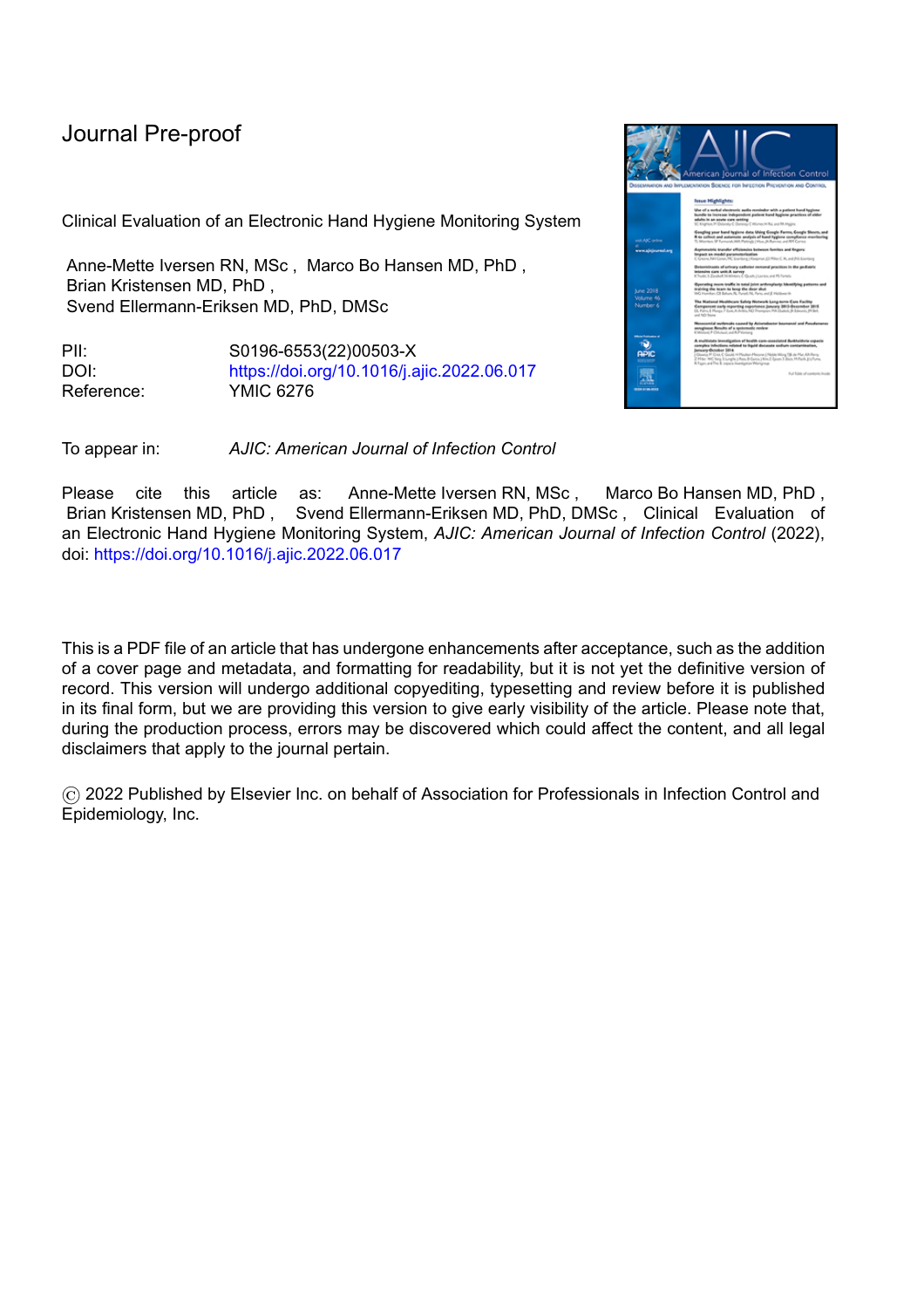## **Clinical Evaluation of an Electronic Hand Hygiene Monitoring System**

## **Clinical Evaluation of an Electronic Hand Hygiene Monitoring System**

**Authors:** Anne-Mette Iversen, RN, MSc (1, 2), Marco Bo Hansen, MD, PhD (3), Brian Kristensen, MD, PhD (4), Svend Ellermann-Eriksen, MD, PhD, DMSc (2, 5)

1: Department of Oncology, Aarhus University Hospital, Denmark

- 2: Department of Clinical Medicine, Aarhus University, Denmark
- 3: Konduto ApS, Sani Nudge, Medical & Science, Copenhagen, Denmark

l

- 4: National Center of Infection Control, Statens Serum Institut, Copenhagen, Denmark
- 5: Department of Clinical Microbiology, Aarhus University Hospital, Denmark

**Corresponding Author:** Anne-Mette Iversen, Department of Oncology, Aarhus University Hospital, Palle Juul-Jensens Boulevard 99, DK-8200 Aarhus N, Denmark. Email: annive@rm.dk. Phone number: +45 20786776

**Source of funding**: This study was funded by Health Research Foundation of Central Denmark Region (J. no. A3099).

**Conflict of interest:** MBH is working in Konduto ApS, which has developed Sani Nudge<sup>TM</sup>. The other authors declare that they have no competing interests. All authors have approved the final article.

### **Highlights:**

- The system can capture hand hygiene behavior of staff under clinical conditions
- The sensitivity and positive predictive value (PPV) of sanitizations were 100 %
- The sensitivity and PPV of patient contact were 100% and 94% (nurses and doctors)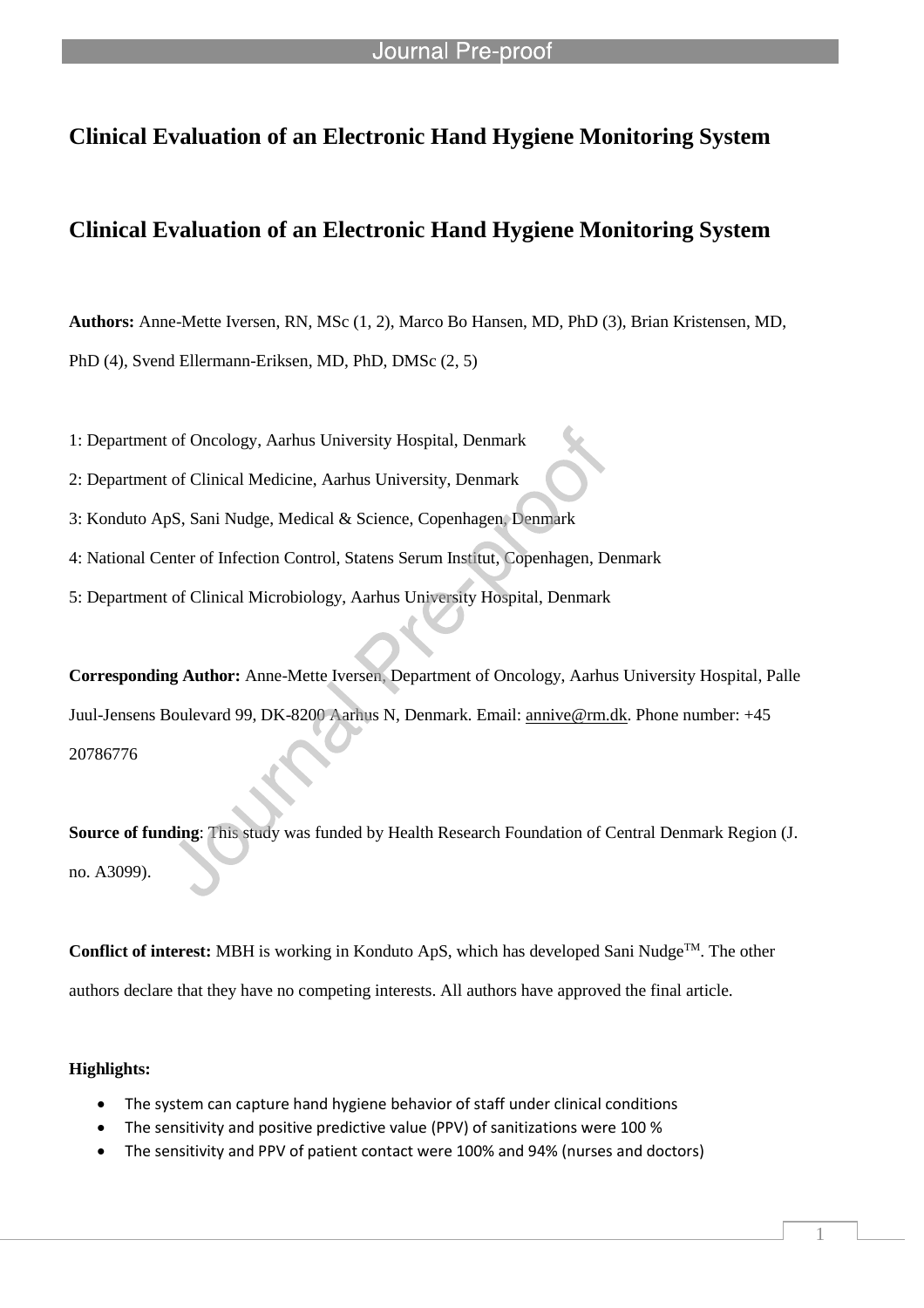The system shows less accuracy for cleaning assistants. More data are needed

l

The system can be used as a supporting tool to provide reliable hand hygiene data

## **ABSTRACT**

**Background:** We aimed to test the accuracy of an electronic hand hygiene monitoring system (EHHMS) during daily clinical activities in different wards and with varying healthcare professions.

**Method:** The accuracy of an EHHMS ([blinded for reviewers]) was assessed during real clinical conditions by comparing events registered by two observers in parallel with events registered by the EHHMS. The events were categorized as true-positive, false-positive, and false-negative registrations. Sensitivity and positive predictive value (PPV) were calculated.

**Results:** A total of 103 events performed by 25 healthcare workers (9 doctors, 11 nurses, and 5 cleaning assistants) were included in the analyses. The EHHMS had a sensitivity of 100% and a positive predictive value of 100% when measuring alcohol-based hand rub. When looking at the hand hygiene opportunities of all healthcare workers combined taking place in the patient rooms and working rooms, the sensitivity was 75% and the PPV 95%. For doctors' and nurses' taking care of patients in their beds the EHHMS had a sensitivity of 100% and a PPV of 94%.

**Conclusion:** The objective accuracy measures demonstrate that this EHHMS can capture hand hygiene behavior under clinical conditions in different settings with clinical healthcare workers but show less accuracy with cleaning assistants.

**Key words:** Hand hygiene; Compliance; Validation; Monitoring system; Infection prevention

**KEY WORDS:** Hand hygiene; Compliance; Validation; Monitoring system; Infection prevention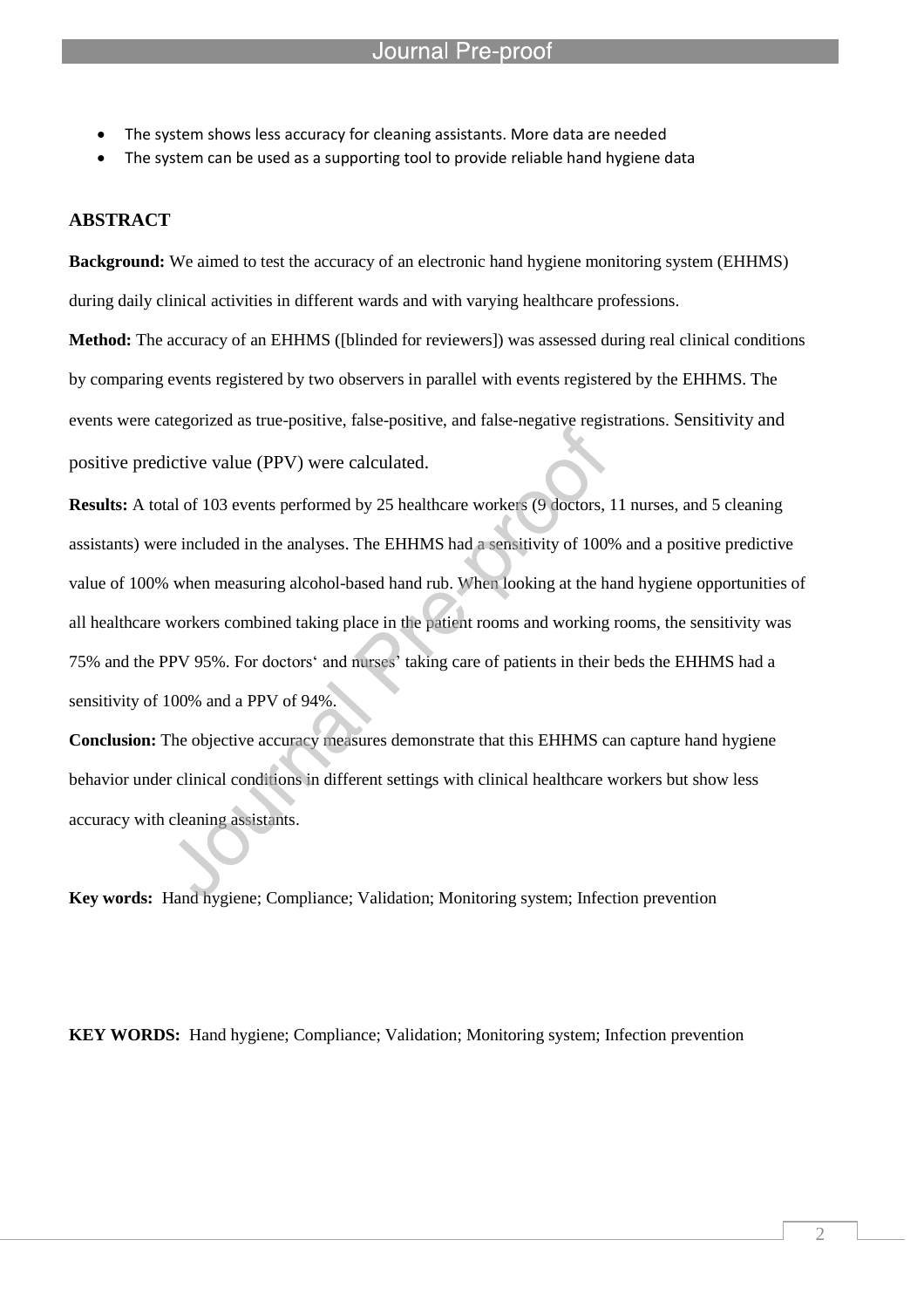l

**BACKGROUND**<br>BACKGROUND<br>Healthcare-associated information

Healthcare-associated infections (HAIs) are the most frequent adverse events occurring during patient care and are estimated to cost a 200-bed facility more than \$1.7 million per year (1–4). Inadequate hand hygiene (HH) leads to cross-transmission of microorganisms and HAIs (5). Even during the Covid-19 pandemic, HH compliance (HHC) among healthcare workers (HCWs) is a challenge, and hospitals are struggling to find solutions with sustained effect (6–8).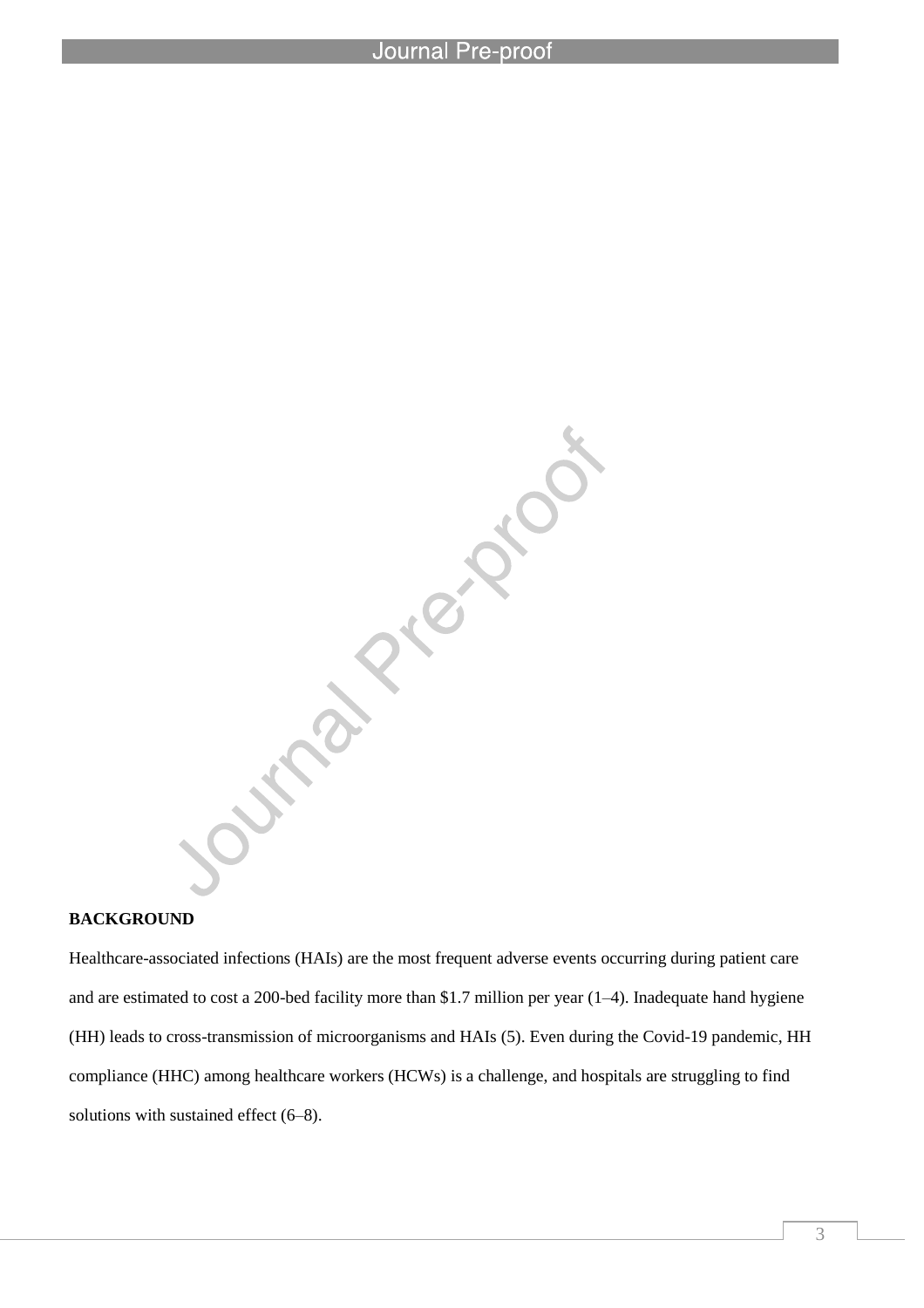#### Journal Pre-proot

l

To evaluate HH interventions and the cost-effectiveness of new initiatives, HHC must be measured reliably. Direct observation by trained observers is the most used method, but it is subject to bias and resource-heavy for the already strained health systems managing the pandemic (9,10). Healthcare organizations are starting to use electronic HH monitoring systems (EHHMSs) as part of the World Health Organization's (WHO) multimodal strategy for HH improvement because they require fewer human resources, provide larger and more representative data sets, and are less subject to observation bias. EHHMS measures a proxy for HH. Both direct observations and EHHMSs have pros and cons, and together they can supplement each other (9– 12).

New EHHMSs must be validated in clinical practice to be widely adopted (13,14). A systematic review of 42 articles mentioning automated measurement systems found that fewer than 20% of the studies included calculations for accuracy (15). In [blinded for reviewers], the only EHHMS used is [blinded for reviewers] (16). The system's accuracy was recently validated in a [blinded for reviewers] hospital under simulated conditions, which showed an accuracy rate of 100% (17). However, EHHMSs also need to be validated during real clinical conditions to assess reliability and generalizability, as suggested by Limper et al. (18,19). We aimed to test the accuracy of the [blinded for reviewers] system during real clinical conditions in different wards with varying healthcare professions.

#### **METHODS**

#### *Setting*

At three randomly selected days in December 2020 and June 2021, we conducted the study in the Department of Oncology (32 beds) and the Department of Hematology (34 beds) at [blinded for reviewers], a tertiary care university hospital center with 85,000 hospital admissions per year and covering a population of up to 2.5 million inhabitants.

#### *Electronic hand hygiene monitoring system*

[blinded for reviewers] (6,16,17,20–22) is an advanced type 5 EHHMS according to the classification by Gould et al. A type 5 EHHMS is capable of taking previous workflow into considerations instead of only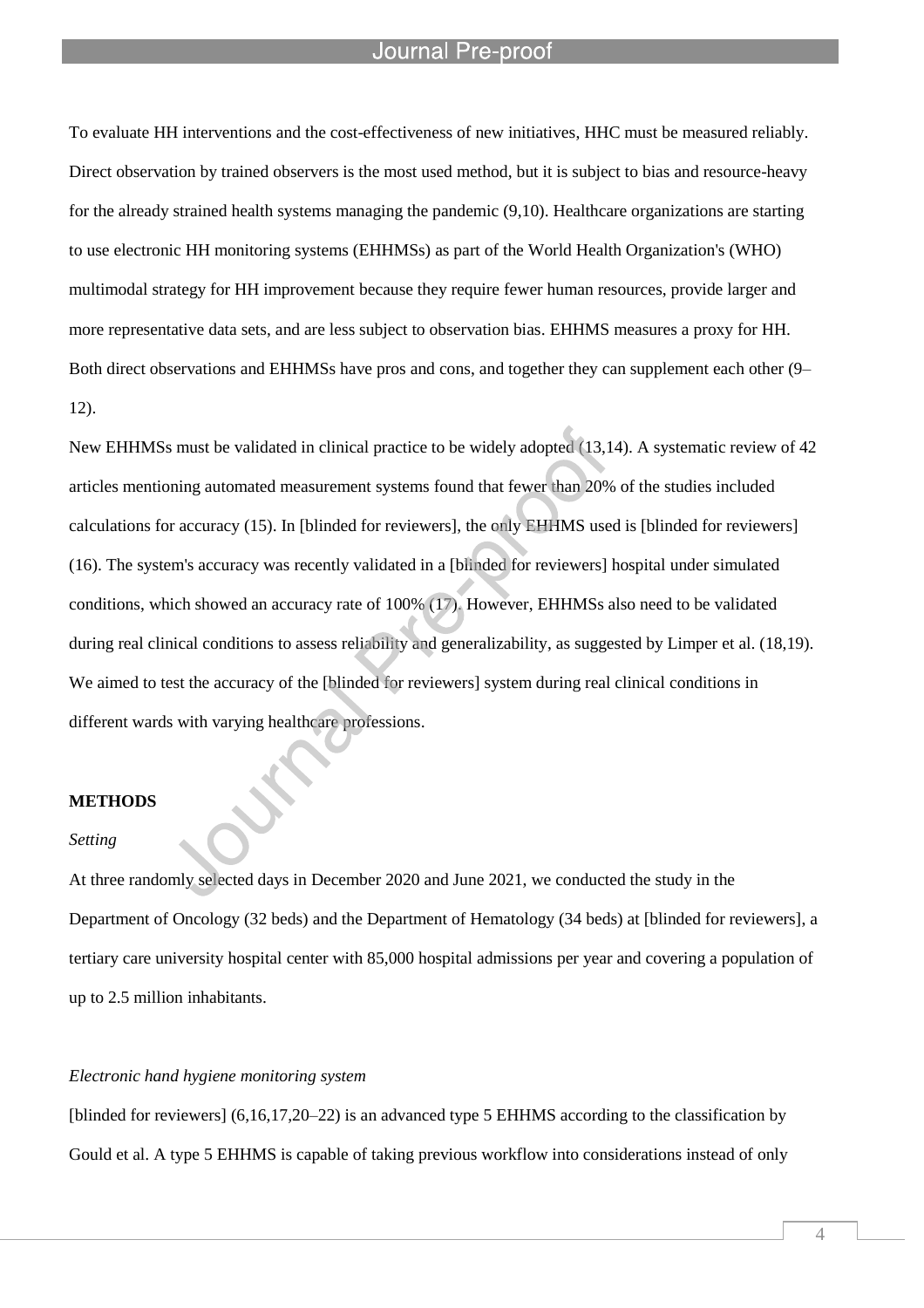## Journal Pre-proof

looking at room entry or patient zones as separate events (23). This system captures a proxy measure for WHO's moment 1, 4, and 5 using three main hardware components (Fig. 1): (1) the [blinded for reviewers] zone sensor: A sensor placed on the wall above the patient bed and in workrooms (e.g., medication rooms) that registers if the healthcare worker (HCW) was near the sensor; (2) the [blinded for reviewers] dispenser sensor: A sensor on soap and alcohol-based hand rub (ABHR) dispensers that measures when the HH action happened. For this study, the sensors were not placed on soap dispensers; (3) the [blinded for reviewers]: An anonymous Bluetooth tag on the HCW's name badge, key hanger, or clothes which connects a HH action to a HCW and registers if the HH action happened in relation to a HH opportunity.

The system uses time and distance measures as part of the algorithms to register if a HH opportunity takes place. It does not qualitatively distinguish between moments 4 and 5.

**Fig. 1.** Three hardware components of ([blinded for reviewers]):



l



#### *Validation approach*

The study design aimed to compare HH actions and HH opportunities between direct observations and the EHHMS in order to establish true positive, true negative and false negative events.

We adapted a validation approach described by Limper et al. (18,19). Because the EHHMS had already been validated during real clinical conditions, we focused on the final phase of the validation approach testing how the EHHMS performed under real clinical conditions. HCWs (nurses, doctors, and cleaning assistants)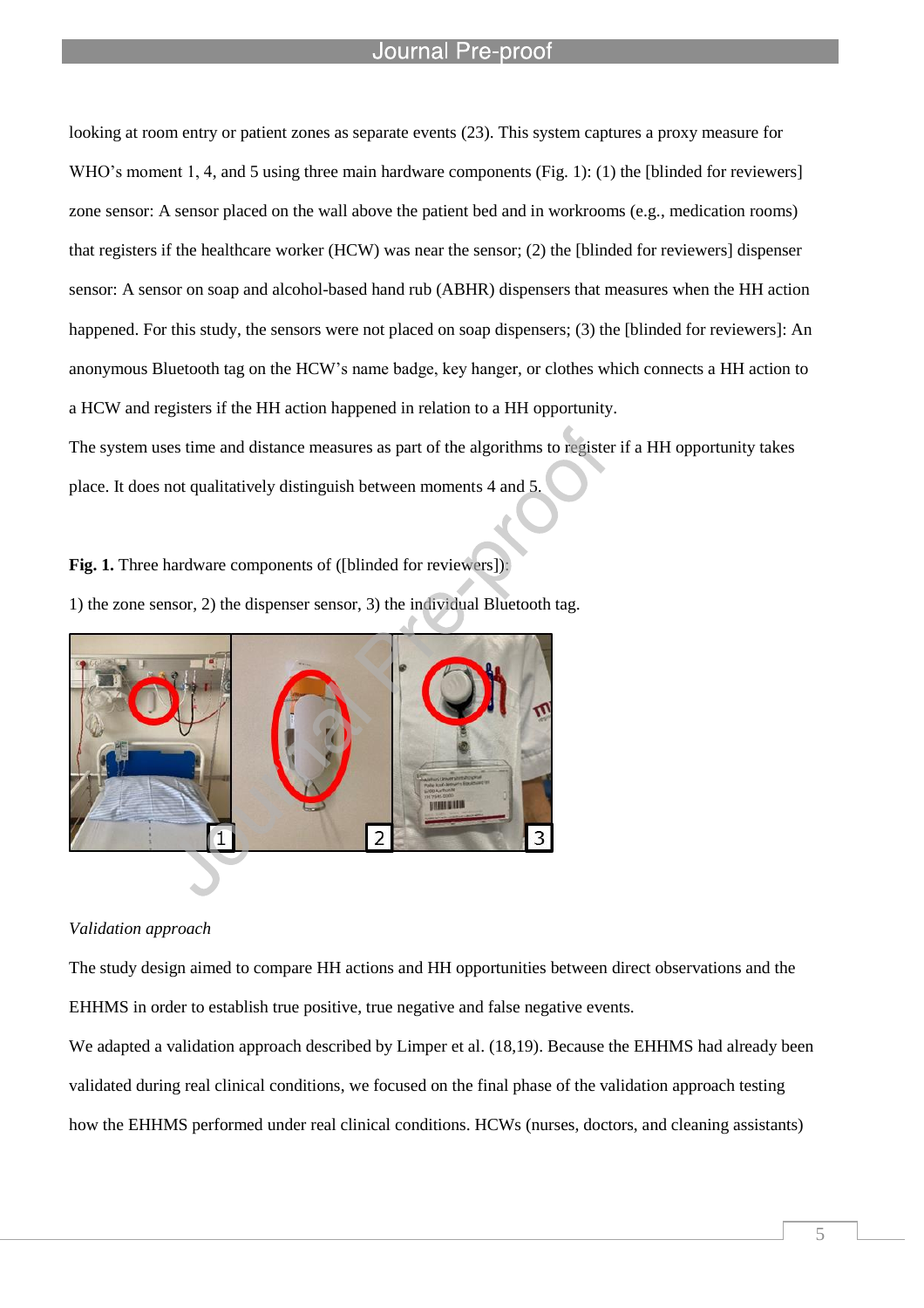#### Journal Pre-proo

from the two departments (four wards) volunteered to wear a Bluetooth test tag ([blinded for reviewers]) during their daily clinical activities. The test tag had a known identification number to ensure that each event could be identified in the database retrospectively. The observations were included in the analyses when the following inclusion criteria were met:

- 1) the observers registered contact between the HCW and the patient/patient surroundings
- 2) the system registered the HCW in the patient zone in sufficient time for contact with the patient/patients near surroundings
- 3) the observers registered the HCW's use of ABHR

l

4) the system registered the HCW's use of ABHR

A pre-requisite for the event to be included was that: 1) the HCWs agreed to wear the test tag; 2) the HCWs used an ABHR dispenser with a sensor; and 3) the patient bed was placed correctly under the bed sensor. The pre-requisite variables were checked for each event.

Two trained and experienced observers (nurses) documented all HH actions and HH opportunities by direct observation using a pre-defined observation sheet (Table 1). The two observers documented the behavior of each HCW at the same time. The events are reported in two main categories 1) HH actions (HCWs use of ABHR) and 2) HH opportunities (HCWs physical contact with a patient, patient surroundings, or work zones)). In case of discrepancies between the two observers, the event was excluded.

**Table 1. Example of registration of observation data**

| Time (HH:MM) | <b>Procedure/Behavior</b>                                | <b>Use of ABHR</b> |
|--------------|----------------------------------------------------------|--------------------|
| 08.36        | Hand hygiene                                             | X                  |
| 08.37        | Touch the patient bed                                    |                    |
| 08.41        | Take a notebook from the uniform pocket and write a note |                    |
| 08.43        | Hand hygiene                                             | X                  |
| 08.43        | Put on gloves                                            |                    |
| 08.44        | Touch patient leg and stomach                            |                    |
| 08.55        | Hand hygiene                                             | X                  |
|              |                                                          |                    |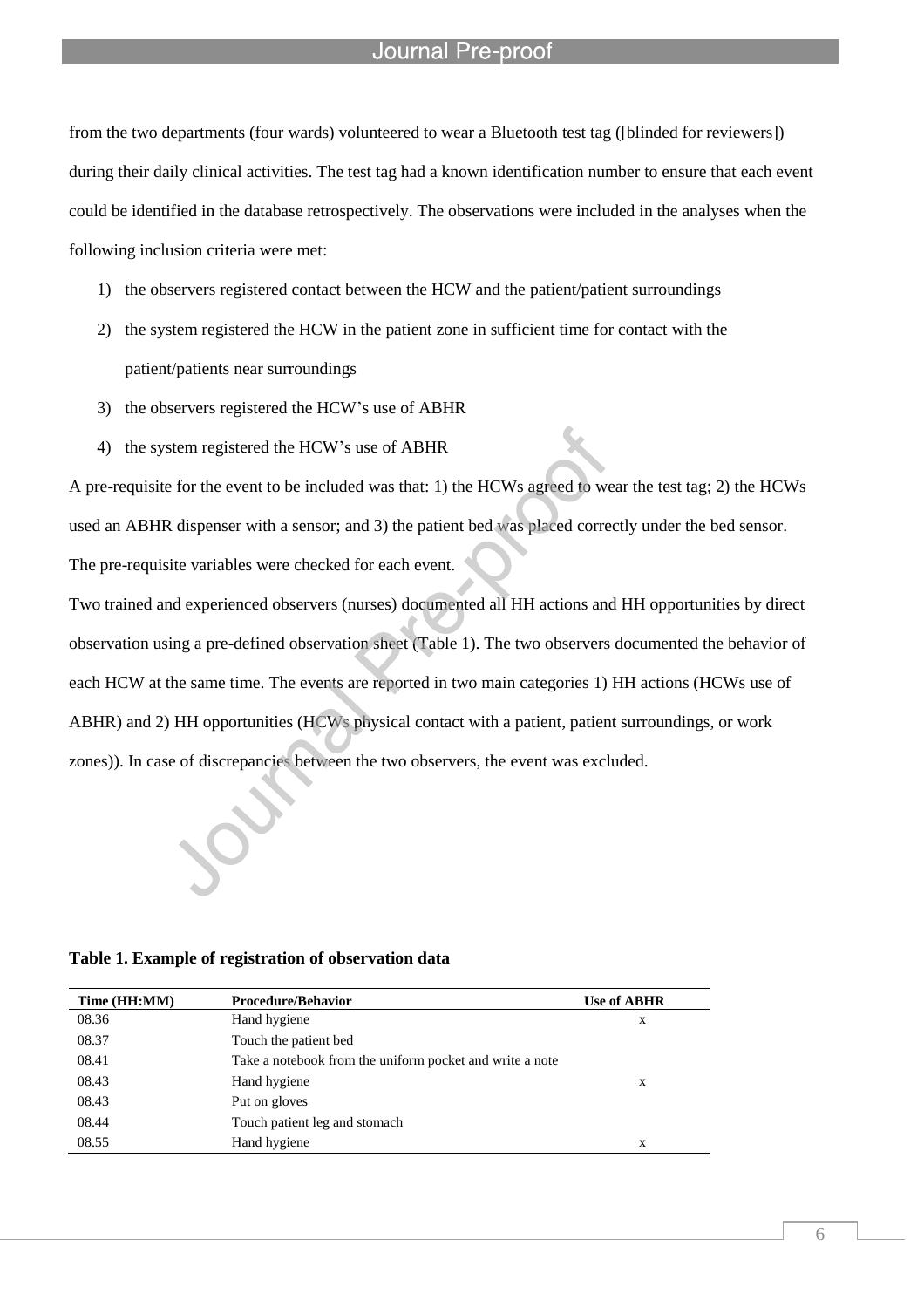### Journal

l

#### *Ethics*

This was a substudy to a quality improvement project. According to the [blinded for reviewers] law, approval was queried and evaluated as not needed by both the Ethics Committee ([blinded for reviewers]) and the [blinded for reviewers] Data Protection Agency ([blinded for reviewers]). After approval from department management, all the observed HCWs were verbally informed of the aim of the study and agreed to use a test sensor while they were being observed. Patients were also verbally informed of the purpose of the observers' presence in the patient room.

#### *Statistical analysis*

We used an independent-event approach treating each device encounter as an independent event to allow identification of inaccuracies during the observations. The direct observation data from the two observers and data from the EHHMS were categorized into three scenarios as suggested by Limper et al. (18): (1) True-positive events were defined as actions/opportunities captured by the direct observers and the EHHMS. (2) False-positive events were actions/opportunities that were not registered by the direct observers but captured by the EHHMS. (3) False-negative events were actions/opportunities registered by the observers but not captured by the EHHMS. The truth was defined by the two observers recording the same HH action and HH opportunity of the HCW. Based on the events, we calculated the sensitivity and positive predictive value. The sensitivity was defined as the probability that a true HH event was captured by the EHHMS. The positive predictive value (PPV) was defined as the probability that the event captured by the EHHMS really occurred. True-negative events (events not captured by the observers or the EMHHS) were not possible to report in this study because these events could not be identified.

Statistical analyses were conducted using GraphPad Prism (version 9.3.1, GraphPad Inc.) and Excel (version 16.47.1, Microsoft).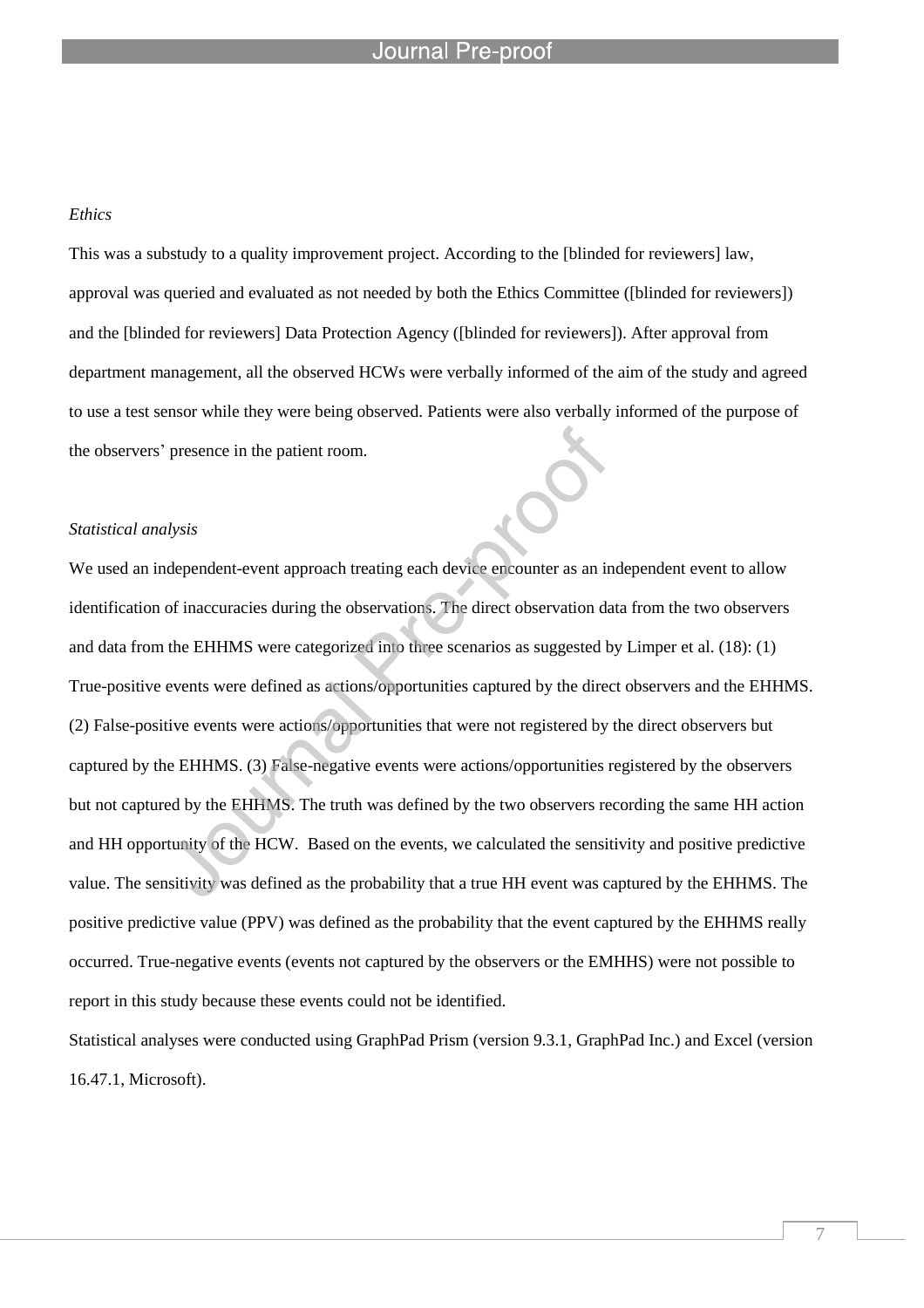#### **RESULTS**

Overall, 120 events were performed by 25 HCWs (doctors, n=9; nurses, n=11; cleaning assistants, n=5). Twelve events did not meet the inclusion criteria. Of the remaining events, we found a discrepancy between the registrations of the two observers in five cases (percentage of agreement between observers of 95%). Thus, 103 events were included in the accuracy analyses, of which 78 were HH actions and 25 were HH opportunities. The nurses accounted for 45 (44%) of the registrations, doctors 35 (34%), and the cleaning assistants 22 (21%).

**Table 2. Hand Hygiene actions performed by doctors, nurses and cleaning assistants Comparisons of results between the direct observers and the electronic hand hygiene monitoring system for nurses, doctors, and cleaning staff.**

|                                     | <b>Sanitizations</b><br>observed | <b>Sanitizations not</b><br>observed |
|-------------------------------------|----------------------------------|--------------------------------------|
| Detected by the<br><b>EHHMS</b>     | 78                               |                                      |
| Not detected by the<br><b>EHHMS</b> |                                  | ND                                   |

l

When looking at HH actions the overall accuracy analyses show a sensitivity of 100% (95% CI: 95%-100%) meaning that all HH events were detected by the EHHMS. The positive predictive value was 100% (95% CI: 95%-100%).

**Table 3. Hand Hygiene opportunities performed by doctors, nurses and cleaning assistants.** 

**Comparison of results between the direct observers and the electronic hand hygiene monitoring** 

**system.**

|                                     | <b>Contact</b><br>observed | <b>Contact not</b><br>observed |
|-------------------------------------|----------------------------|--------------------------------|
| Detected by the<br><b>EHHMS</b>     | 18                         |                                |
| Not detected by the<br><b>EHHMS</b> |                            | ND                             |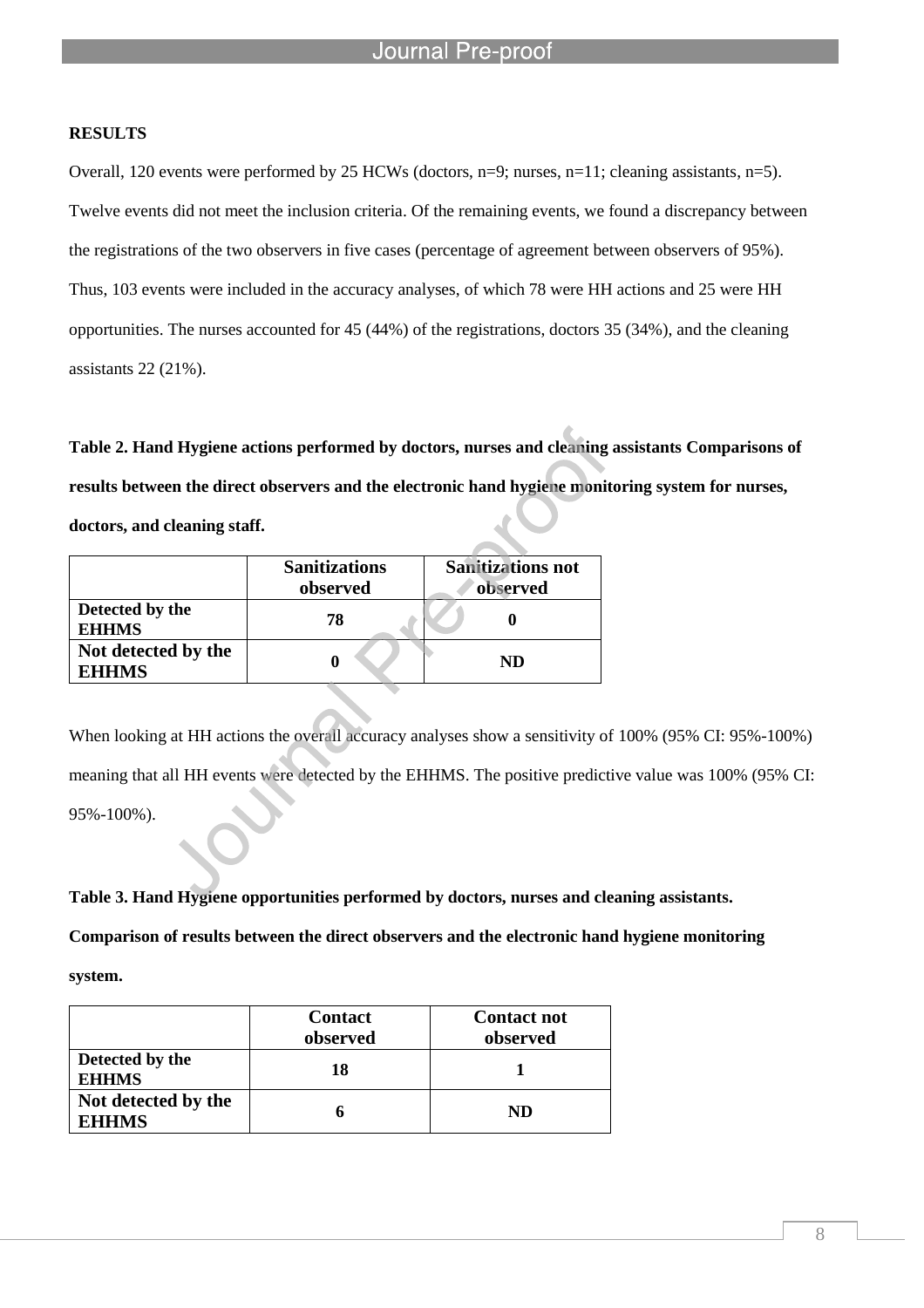#### Journal Pre-proo

l

When looking at HH opportunities the overall accuracy of the EHHMS shows a sensitivity of 75% (95% CI: 55%-88%) and a positive predictive value of 95% (95% CI: 75%-100%). Three of the six false-negative events concerned cleaning activities of the patient bed or patient surroundings by the cleaning assistants, which was not registered by the system. Two false-negative events were doctors examining the patient in a chair close (approx. 1-2 meters) to the bed and the sensor. The last false-negative event was a nurse picking up a plate from the patient table in the patient room, which the EHHMS did not detect. The nurse did not touch the patient. The one false-positive event concerned a doctor standing near the patient's bed talking with the patient for a longer period of time. The doctor did not have patient contact, and did not touch the near surroundings, but the EHHMS registered the doctor in the patient zone. So, the system detected all HH opportunities of nurses and doctors with the patient in bed, but also one event without contact.

The system was developed to detect HH events related to workflow of nurses and doctors), who have patient contact while the patient is in the bed or while they perform work in the medication room, rinsing rooms, storerooms, and staff toilets. When looking into these events only, the sensitivity was 100% (95% CI: 81%- 100%) and the positive predictive value 94% (95% CI: 73%-100%) (Table 4). When looking at the cleaning assistants for whom the system was not intended, the observers only registered three events with contact between a cleaning assistant and a patient or patient near surroundings which the system did not capture.

**Table 4. Hand Hygiene opportunities performed by doctors and nurses. Comparisons of results between the direct observers and the electronic hand hygiene monitoring system.**

|                                     | <b>Contact</b><br>observed | <b>Contact not</b><br>observed |
|-------------------------------------|----------------------------|--------------------------------|
| Detected by the<br><b>EHHMS</b>     | 16                         |                                |
| Not detected by the<br><b>EHHMS</b> |                            | ND                             |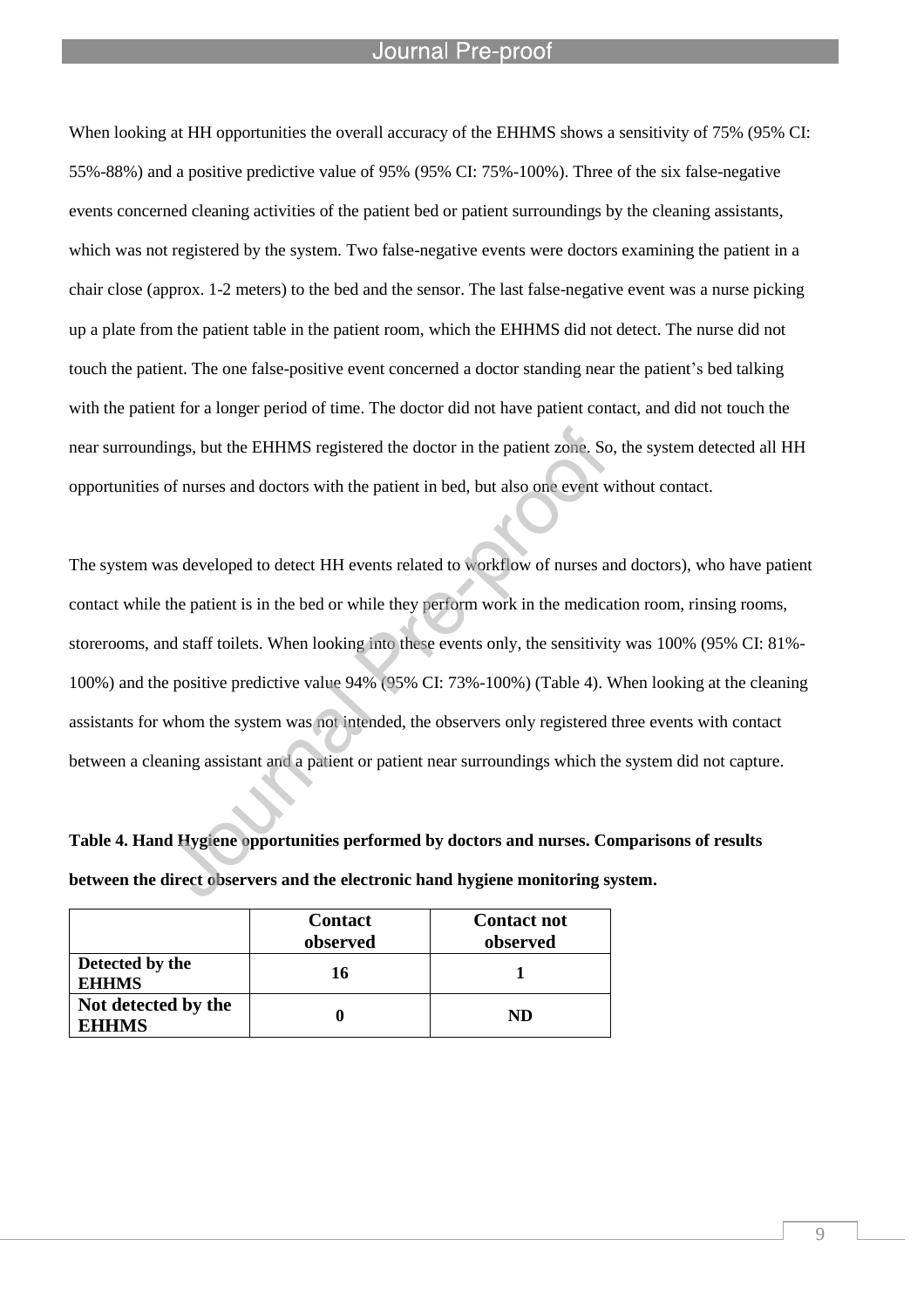The median length of the patient contacts registered by the EHHMS was 63 seconds (95% CI: 23%–215%). The patient contact with the shortest length of duration was 15 seconds. The patient contact with the longest length of duration was 587 seconds.

l

#### **DISCUSSION**

In this validation study, we investigated the accuracy of an EHHMS during real clinical conditions in different wards and with varying types of healthcare professionals. We found a high sensitivity for detecting HH opportunities by nurses and doctors, which was comparable to the findings in a previous validation study of the EHHMS under simulated conditions (17).

It is the first time cleaning assistants has used the EHHMS and is, to the best of our knowledge, the first study to publish data for this group. The EHHMS calculates HHC based on algorithms designed for the workflow of nurses and doctors. We found it interesting to investigate if the EHHMS and the algorithms could be used on the cleaning assistant's workflow. The results indicate that this staff group can use the EHHMS, but the system might not register all HH opportunities of the cleaning assistants when cleaning equipment and surfaces of patient surroundings. Importantly, the missed HH opportunities will not have a negative impact on their HHC because they are simply not registered. Further studies are necessary to determine if the EHHMS can be used to measure the HHC of cleaning assistants.

Two false-negative cases were in relation to doctors examining patients in a chair next to the bed, and one false-negative case was a nurse picking up a plate from the patient room while the patient was sitting in a chair. We decided to include HH opportunities in the patient chairs nearby the bed to investigate the possibility of false-positive events. However, we did not detect any false-positive events with patients sitting in chairs. The chairs were placed randomly in each patient room with a distance between one and two meters from the patient bed. If we only include patient contacts occurring when in bed, the system registered all HH opportunities.

Only a few studies have tested the accuracy of an EHHMS using a methodology like this study, which was suggested by Limper et al. (18). One EHHMS study found a sensitivity of 88.7% under simulated conditions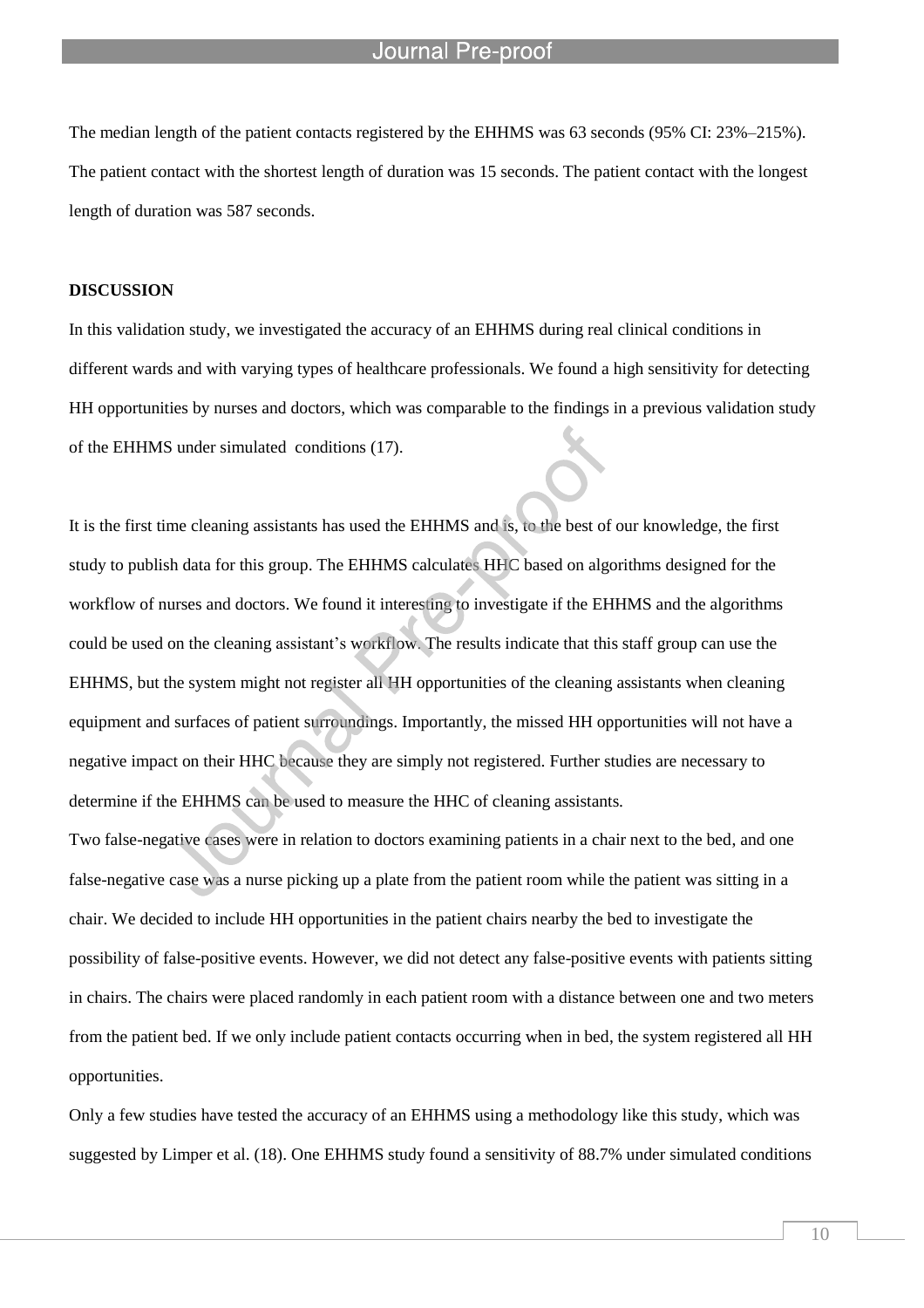### Journal Pre-proof

l

and 92.7% under real clinical conditions (GOJO/Purell SMARTLINK<sup>TM</sup> system) (19). A second study found that the accuracy of measuring HH events decreased from 88.5% under simulated conditions to 52.4% under real clinical conditions (nGage™ system) (24). A third study found an 84% agreement between an EHHMS and the manual observations (Tork Vision Hand Hygiene System) (23). Post-hoc analyses of the study with the Tork Vision Hand Hygiene System by Cawthorne et al. showed a sensitivity of 75%, specificity of 97%, PPV of 97%, and NPV of 72% (25). Our data suggest that [blinded for reviewers] may be as or more accurate than other EHHMSs when assessing the HH behavior of doctors and nurses.

When implementing an EHHMS, the algorithms can be adjusted to the setting. This study found a median length of the patient contacts of 63 seconds with the shortest contact of 15 seconds, which is relevant knowledge when optimizing EHHMSs because the time parameter is often part of the algorithms used. The threshold needed for estimation of patient contact might differ in other settings and types of professions. However, a strength of the study is that we used different wards and different healthcare professions, which increases the reliability and generalizability.

A strength of this study is that the EHMMS was compared to human evaluation of the HCWs' HH behavior by two observers. Human evaluation depends on the observer's experience. We overcame this challenge by using two trained observers documenting the behavior of each participating HCW at the same time. We found an percentage of agreement between observers of 95%, highlighting the importance of having two observers present when conducting EHHMS validation studies to minimize the risk of wrongly classified events. However, having two observers collecting the same observation data by following the HCWs through different room types and tasks resulted in relatively few data points, which is a major limitation of this study. We could have collected more data points if we only looked at room entry and exits, but the strength of this type 5 EHHMS is that it measures HHC by following the HCW around in the different rooms in the ward, and therefore the observers also did that. Continued study with more data points is necessary to determine the validity under real clinical conditions. A limitation of the study is that the study setup did not make it possible to detect true-negative events. This is not possible because a non-event could not be defined in time and place as described by Limper et al. (18). Without true-negative events, we cannot calculate specificity and negative predictive values.

11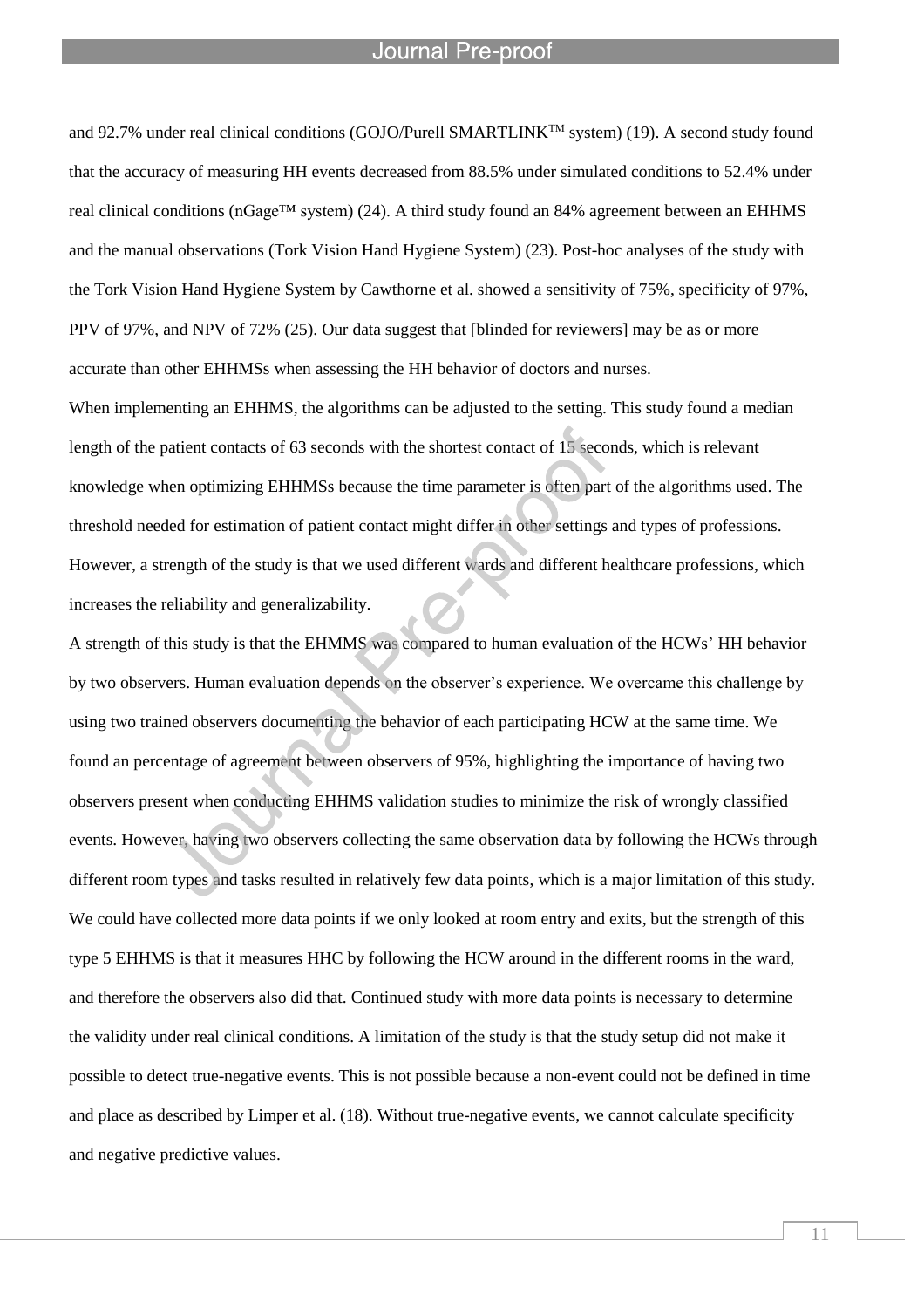#### Journal Pre-proof

l

#### **CONCLUSION**

We found the [blinded for reviewers] system to be accurate when tested during real clinical conditions. The EHHMS captured WHO's Moments 1, 4, and 5 of varying healthcare professions in different settings with high objective accuracy. The findings indicate that the EHHMS can be used as a supporting tool to provide reliable data for some of the key elements of infection prevention and control.

#### **Source of funding**

This study was funded by the Health Research Foundation of the **([blinded for reviewers])** (**([blinded for reviewers])**).

### **Acknowledgements**

We thank all the healthcare workers who took part in the study.

#### **REFERENCES**

- 1. Saleem Z, Godman B, Hassali MA, Hashmi FK, Azhar F, Rehman IU. Point prevalence surveys of health-care-associated infections: a systematic review. Pathog Glob Health. 2019 Jun;113(4):191–205.
- 2. Zarb P, Coignard B, Griskeviciene J, Muller A, Vankerckhoven V, Weist K, et al. The European Centre for Disease Prevention and Control (ECDC) pilot point prevalence survey of healthcare-associated infections and antimicrobial use. Euro Surveill. 2012 Nov 15;17(46):20316.
- 3. Pittet D, Hugonnet S, Harbarth S, Mourouga P, Sauvan V, Touveneau S, et al. Effectiveness of a hospital-wide programme to improve compliance with hand hygiene. Infection Control Programme. Lancet. 2000 Oct 14;356(9238):1307–12.
- 4. Klevens RM, Edwards JR, Richards CL, Horan TC, Gaynes RP, Pollock DA, et al. Estimating health care-associated infections and deaths in U.S. hospitals, 2002. Public Health Rep. 2007 Apr;122(2):160– 6.
- 5. World Health Organization, editor. WHO guidelines on hand hygiene in health care: first global patient safety challenge: clean care is safer care. Geneva, Switzerland: World Health Organization, Patient Safety; 2009. 262 p.
- 6. [blinded for reviewers]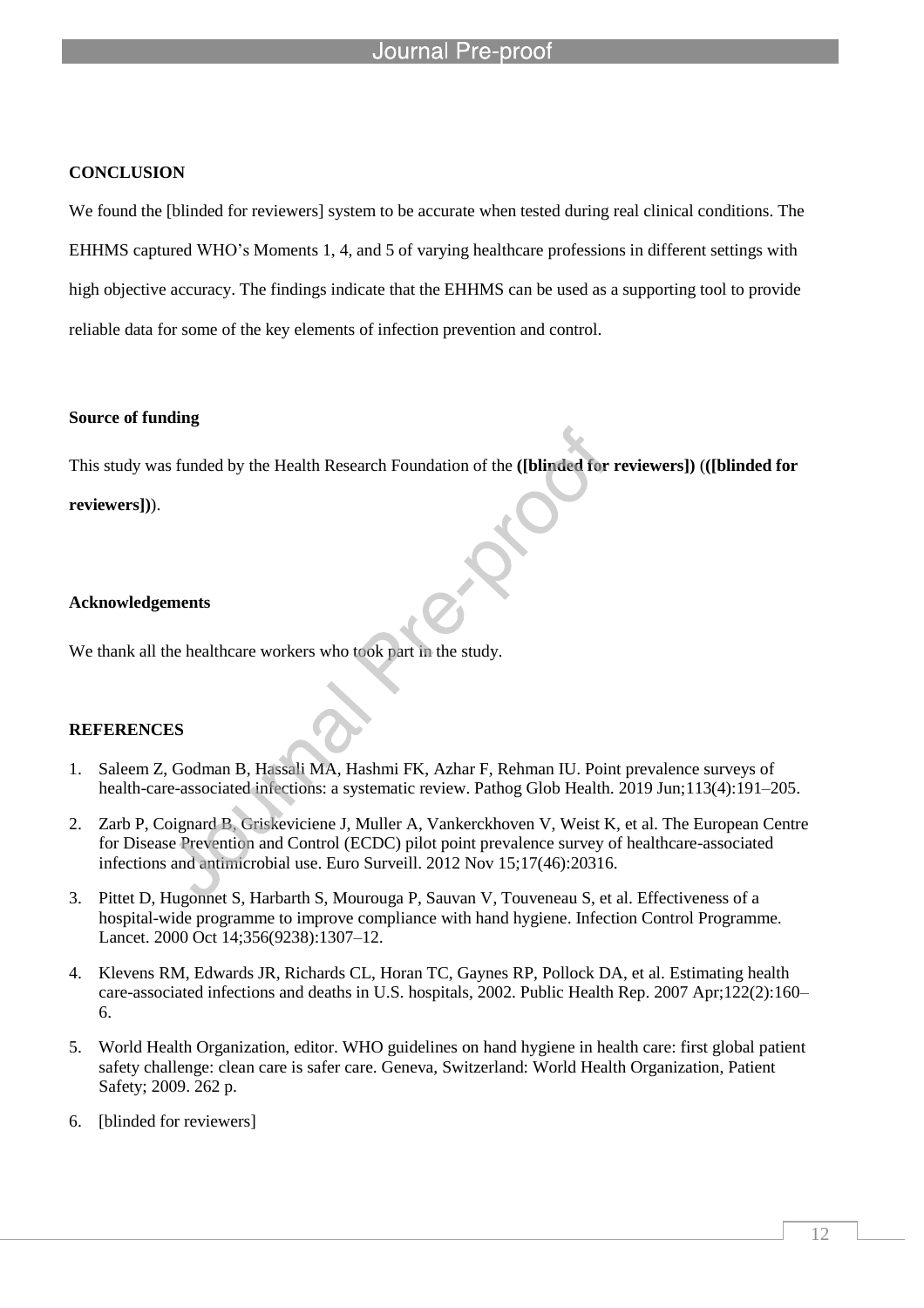- 7. Williams V, Kovacs-Litman A, Muller MP, Hota S, Powis JE, Ricciuto DR, et al. Impact of COVID-19 on hospital hand hygiene performance: a multicentre observational study using group electronic monitoring. CMAJ Open. 2021 Dec;9(4):E1175–80.
- 8. Casaroto E, Generoso JR, Tofaneto BM, Bariani LM, Auler M de A, Xavier N, et al. Hand hygiene performance in an intensive care unit before and during the COVID-19 pandemic. Am J Infect Control. 2022 Jan 31;S0196-6553(22)00045-1.
- 9. Dhar S, Tansek R, Toftey EA, Dziekan BA, Chevalier TC, Bohlinger CG, et al. Observer bias in hand hygiene compliance reporting. Infect Control Hosp Epidemiol. 2010 Aug;31(8):869–70.
- 10. Boyce JM. Hand Hygiene, an Update. Infect Dis Clin North Am. 2021 Sep;35(3):553–73.

l

- 11. Srigley JA, Furness CD, Baker GR, Gardam M. Quantification of the Hawthorne effect in hand hygiene compliance monitoring using an electronic monitoring system: a retrospective cohort study. BMJ Qual Saf. 2014 Dec;23(12):974–80.
- 12. Boyce JM. Electronic monitoring in combination with direct observation as a means to significantly improve hand hygiene compliance. Am J Infect Control. 2017 May 1;45(5):528–35.
- 13. Blomgren P-O, Lytsy B, Hjelm K, Swenne CL. Healthcare workers' perceptions and acceptance of an electronic reminder system for hand hygiene. J Hosp Infect. 2021 Feb;108:197–204.
- 14. Granqvist K, Ahlstrom L, Karlsson J, Lytsy B, Andersson AE. Learning to interact with new technology: Health care workers' experiences of using a monitoring system for assessing hand hygiene a grounded theory study. Am J Infect Control. 2021 Oct 2;S0196-6553(21)00641-6.
- 15. Ward MA, Schweizer ML, Polgreen PM, Gupta K, Reisinger HS, Perencevich EN. Automated and electronically assisted hand hygiene monitoring systems: a systematic review. Am J Infect Control. 2014 May;42(5):472–8.
- 16. [blinded for reviewers]
- 17. [blinded for reviewers]
- 18. Limper HM, Garcia-Houchins S, Slawsky L, Hershow RC, Landon E. A Validation Protocol: Assessing the Accuracy of Hand Hygiene Monitoring Technology. Infect Control Hosp Epidemiol. 2016 Aug;37(8):1002–4.
- 19. Limper HM, Slawsky L, Garcia-Houchins S, Mehta S, Hershow RC, Landon E. Assessment of an Aggregate-Level Hand Hygiene Monitoring Technology for Measuring Hand Hygiene Performance Among Healthcare Personnel. Infect Control Hosp Epidemiol. 2017 Mar;38(3):348–52.
- 20. [blinded for reviewers]
- 21. [blinded for reviewers]
- 22. [blinded for reviewers]
- 23. Gould D, Lindström H, Purssell E, Wigglesworth N. Electronic hand hygiene monitoring: accuracy, impact on the Hawthorne effect and efficiency. J Infect Prev. 2020 Jul;21(4):136–43.
- 24. Pineles LL, Morgan DJ, Limper HM, Weber SG, Thom KA, Perencevich EN, et al. Accuracy of a radiofrequency identification (RFID) badge system to monitor hand hygiene behavior during routine clinical activities. Am J Infect Control. 2014 Feb;42(2):144–7.